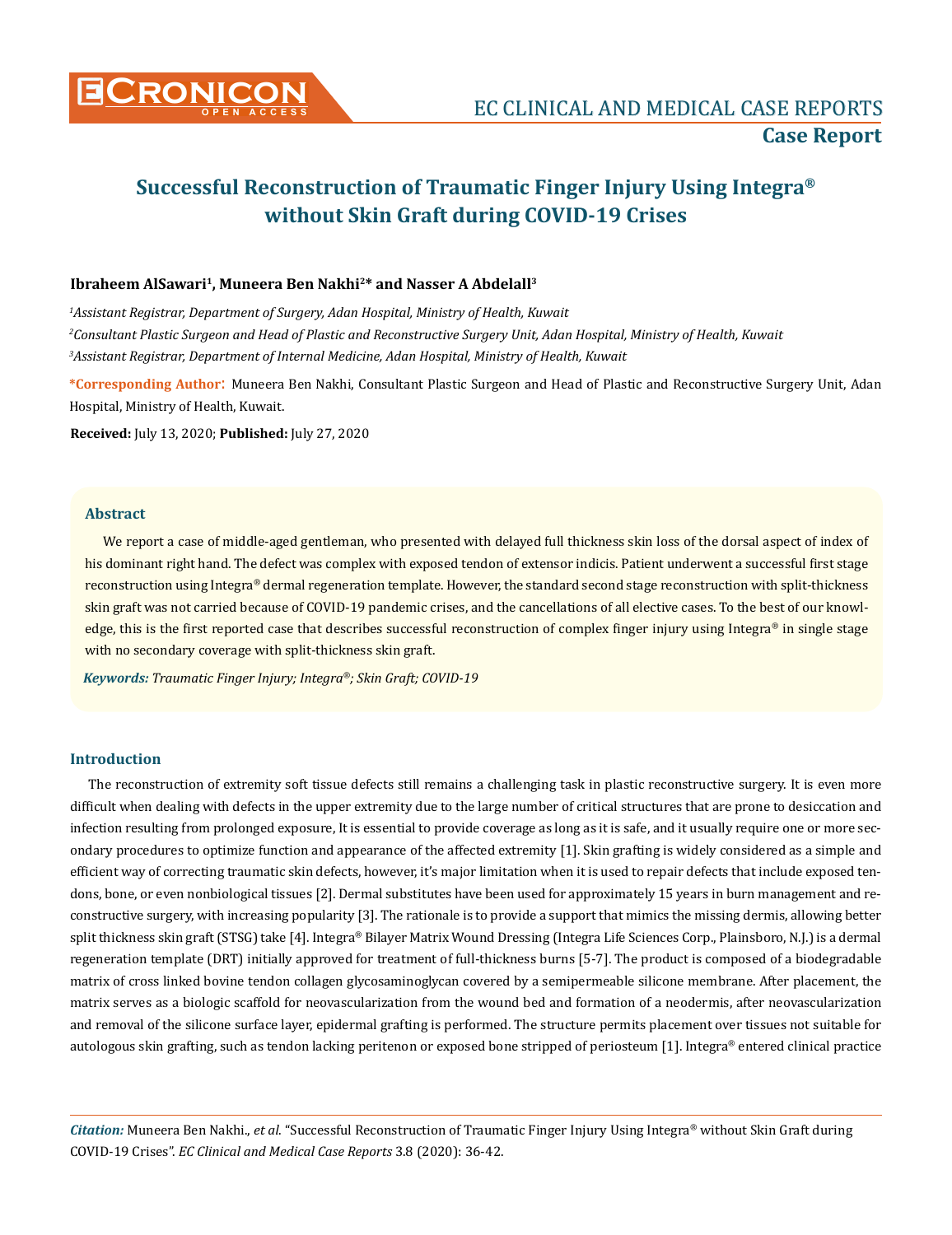in the early 1980s for the treatment of major burn wounds [8]. Its use in burn therapy has made it possible to obtain healing zones that are more flexible than those achieved using a split-thickness skin graft (STSG) alone. The use of this dermal substitute may avoid the need for tissue transfer procedures. The use of Integra® has been implemented in the treatment of wounds related to burns, tumor resection, degloving injuries, traumatic wounds to the extremities, and pedicle donor flaps [9-11].

Although the use of DRT for treatment of traumatic wounds has expanded, only limited studies exist on its use for upper extremity injuries, Although the reported rates of successful autologous skin grafting after DRT placement are quite high, one prior study has noted that bacterial wound contamination may substantially reduce healing rates [12-15]. There are relatively little research on the use of DRT in contaminated and traumatic wounds. Our case describes a delayed, traumatic, contaminated wound resulted from a heated heavy object. The plan was for staged coverage with use of Integra® followed by thin STSG after 3 weeks. However, due to COVID-19 crises and stoppage of all elective cases, no second stage surgery was offered. Integra® alone gave a satisfactory result in shape and function of the lost tissue.

#### **Case Presentation**

A 36-year-old man previously healthy referred from causality department to the plastic and reconstructive surgery clinic with injury of his right index finger caused by heated heavy machinery object. On examination there was a 6 x 3 cm full thickness skin and soft tissue defect extending from dorsal aspect of second metacarpophalangeal (MCP) joint until second proximal interphalangeal (PIP) joint. There was also exposed tendon of extensor indicis with necrotic and unhealthy tissues around it (Figure 1). The wound was cleaned and irrigated by saline and debridement of dead tissue was done under local anesthesia. Dressings with silver containing alginate was used every other day. After one month of wound care, the wound became healthy with clean edges ready for coverage (Figure 2). There were two option for reconstruction with function preservation, first was local flap coverage using second Dorsal Metacarpal Artery Perforator (DMP) Flap. This flap demands hospitalization and longer operation time together with added morbidity from donor area. The second option for reconstruction was a simpler outpatient/day case procedure with dermal substitute followed by STSG after 2 - 3 weeks under local anesthesia. After discussing the options with the patient, he preferred to proceed with the second option. Under local anesthesia infiltration, the wound edges were refreshed and undermined, integra sheet was prepared as our protocol and applied, then sutured properly using non absorbable sutures. No negative pressure wound therapy system was applied, so to ensure proper fixation and avoid sheering movement between Integra sheet and wound bed, a simple tie over dressing was used and joint immobilization was achieved with slap. Dressing resumed for the wound using silver containing alginate every other day with observation and follow up (Figure 3). Our plan was to use very thin split-thickness skin graft over the integrated Integra® after three weeks. Unfortunately, because of COVID-19 pandemic crisis all elective operations were cancelled, and we could not complete our management plan. However, Integra layer was attached successfully, and the silicon membrane removed after eight weeks (Figure 4). Patient was given a special dressing composed of Protease Modulating Matrix, PROMOGRAN™, to fasten the healing and epithelialization. After six weeks of PROMOGRAN™ dressing and self-taught passive physiotherapy followed by active physiotherapy, the patient had fully healed wound with acceptable range of joint movement (Figure 5). The final result was satisfactory in shape and function, the patient was satisfied and happy of the result.

#### **Discussion**

Full-thickness hand wounds present a challenge for the reconstructive surgeon to provide long-term adequate functional results. Integra® is gaining a lot of support in the literature in a wide variety of reconstructive settings, such as trauma, burns, and post oncologic resection [8,10], mainly due to its ability to provide effective and immediate closure to wounds and the low risk for scar contracture or hypertrophy, maintaining the wound's functionality, and gives cosmetically acceptable results without the associated morbidity of skin grafting [8,10,17,19,20]. Additional advantages of Integra is that it can be applied in a poorly vascularized wounds followed by a partialthickness skin graft, after neovascularization of the dermal regeneration template occurs [18]. Most of the existing published literature on Integra's use are from salvage therapy cases or situations where options were limited [21]. In most cases, Integra is a bridge to skin grafting [8-10,14]. Reynolds., *et al*. [11] produced excellent results of skin grafting after using Integra to cover complex hand wounds from

*Citation:* Muneera Ben Nakhi., *et al*. "Successful Reconstruction of Traumatic Finger Injury Using Integra® without Skin Graft during COVID-19 Crises". *EC Clinical and Medical Case Reports* 3.8 (2020): 36-42.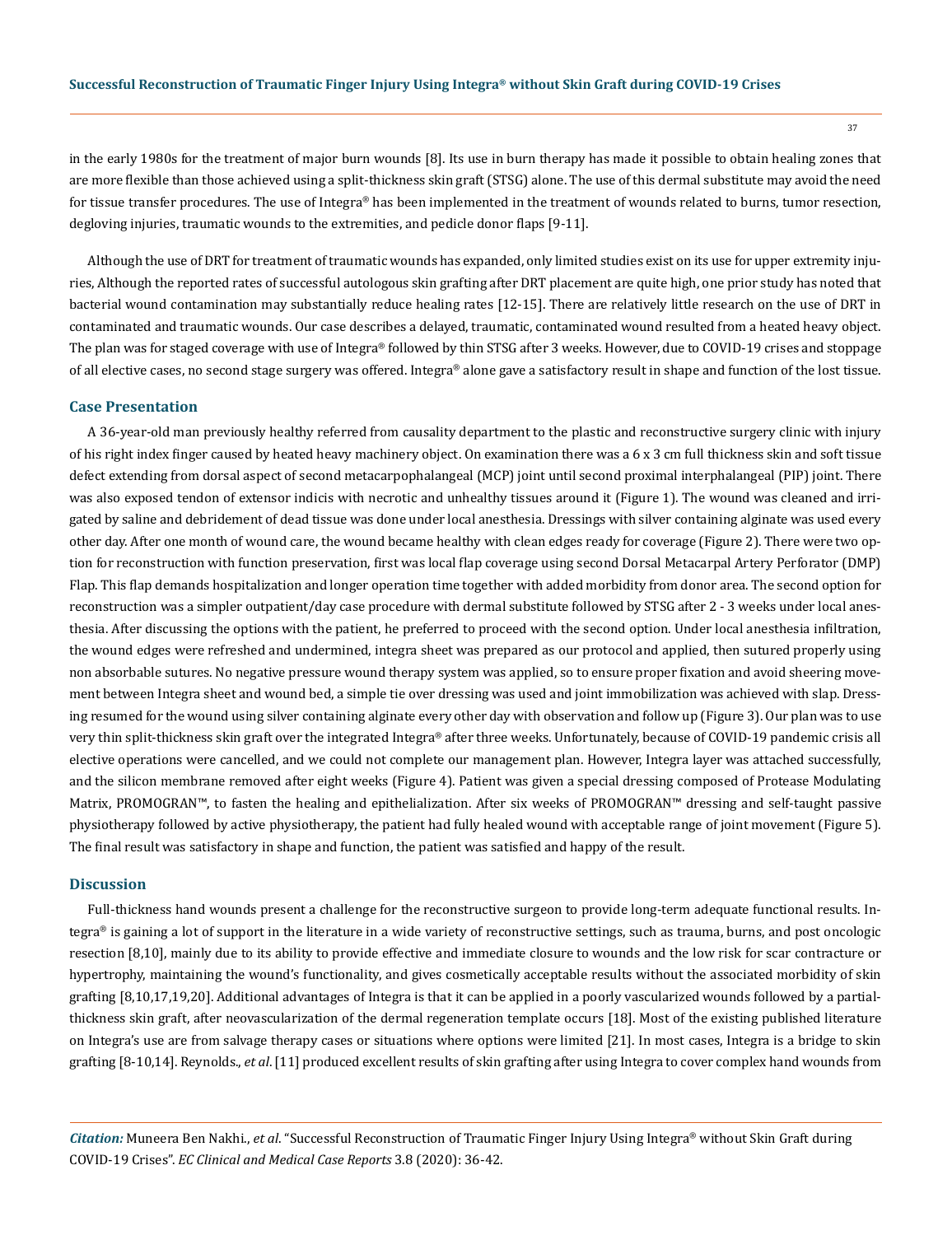

*Figure 1: 6 x 3 cm full thickness defect extending from dorsal aspect of second MCP joint until second PIP joint.* 



*Figure 2: After one-month, healthy wound with clean edges and exposed tendon of extensor indicis.*

*Citation:* Muneera Ben Nakhi., *et al*. "Successful Reconstruction of Traumatic Finger Injury Using Integra® without Skin Graft during COVID-19 Crises". *EC Clinical and Medical Case Reports* 3.8 (2020): 36-42.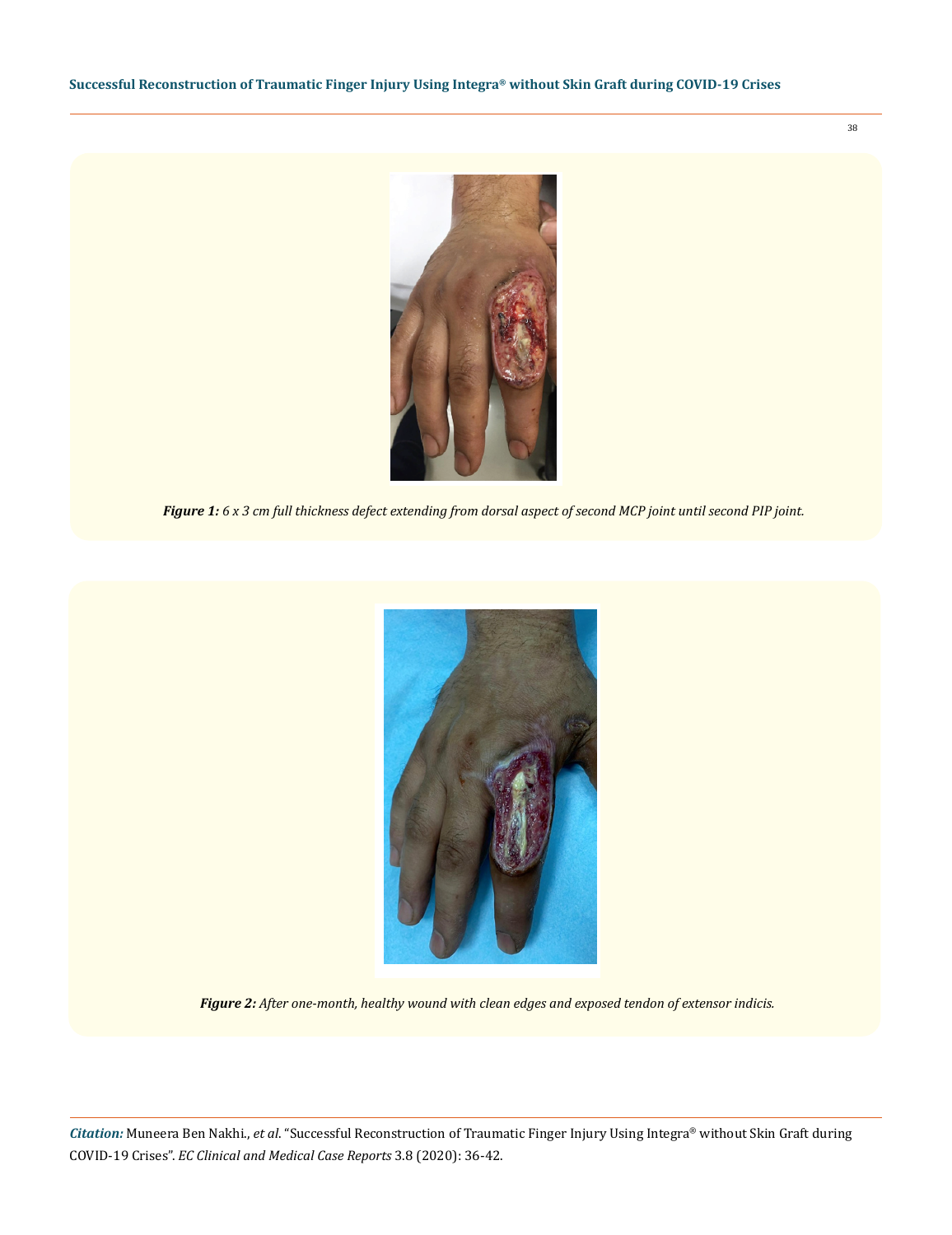

*Figure 3: Close up of the Integra in situ after 12 days, showing 90% integration with successful coverage of the tendon with vascularized DRT.*



*Figure 4: Eight weeks after integra application, two weeks after silicon layer removal. Notice the excessive red granulation, that was brushed to achieve faster epithelialization.*

*Citation:* Muneera Ben Nakhi., *et al*. "Successful Reconstruction of Traumatic Finger Injury Using Integra® without Skin Graft during COVID-19 Crises". *EC Clinical and Medical Case Reports* 3.8 (2020): 36-42.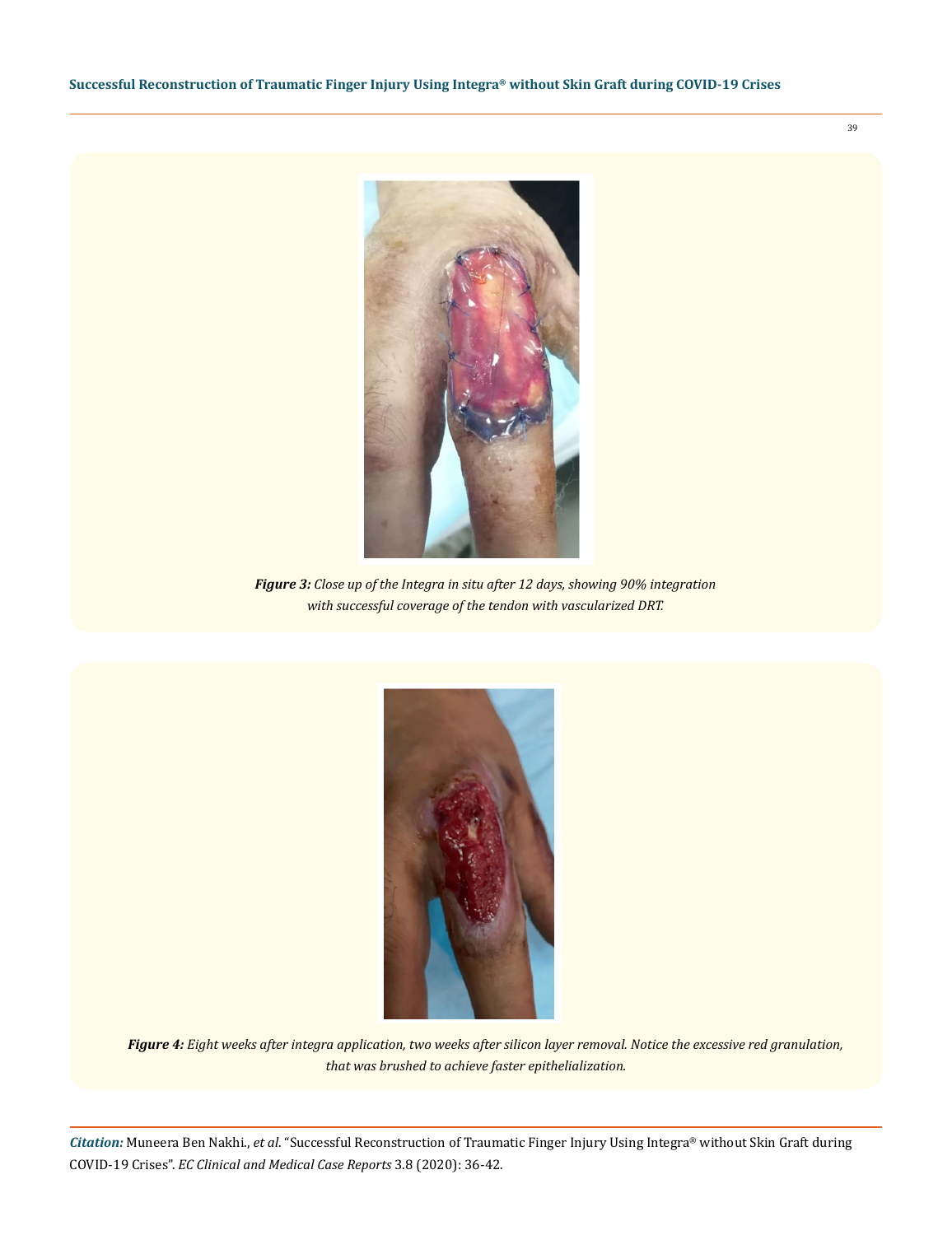40



*Figure 5: Four months post Integra application. Figure shows acceptable scar both aesthetically and functionally.*

cancer resection and nonburn trauma. Adani., *et al*. [22] exhibited similar results with hand and forearm flap donor site Integra coverage with definitive skin grafting. There are two major challenges when reconstructing hand or finger full-thickness wounds. One is limited options of the treatment of a full-thickness skin wounds either by full- or partial-thickness skin grafting. Second is reduced functionality caused by wound contracture due to the coverage over the tendons.

All reconstructive approaches must be chosen on a case by case basis, taking in consideration patient age, comorbidities, dominant hand, job and socioeconomic status. Since our patient is right-handed manual worker and his meticulous hand work requires preservation of all small hand joint function, the two reconstruction options offered were tailored to his needs. The authors' vast experience with Integra® assured obtaining similar results of local perforator flap with avoidance of donor site resultant functional morbidity. The original plan was for staged coverage with use of Integra® followed by thin STSG after 3 weeks. However, due to COVID-19 pandemic crises and halting of all elective surgeries, no second stage STSG surgery was offered. Fortunately, we were able to achieve complete defect coverage with satisfactory functional outcome. Despite the early mild sensory deficits, the patient was satisfied with the results and return of his hand full function during short-term follow-up. Jacoby., *et al*. [23] reported excellent results in single-stage use of Integra for fingertip wounds coverage. There is no single reported case using Integra solely for coverage of dorsal finger injuries across MCP, PIP or DIP joints. Our case, although unintentionally, was covered using Integra alone over full thickness skin loss over the dorsal aspect of index across both MCP and PIP joints with acceptable scar and functional outcome.

## **Conclusion**

Integra-based reconstructions of the hand is safe and reliable, with good functional and esthetic results. The use of Integra without further skin grafting appears to be effective, avoids the morbidity of the donor site and avoids a second surgery with excellent functional outcome. Further larger studies with longer follow up periods are required to adapt this technique as a solution for certain, selected cases of finger full thickness defects.

## **Bibliography**

1. Valerio IL., *et al*[. "Use of a Dermal Regeneration Template Wound Dressing in the Treatment of Combat-Related Upper Extremity Soft](https://pubmed.ncbi.nlm.nih.gov/27743751/) Tissue Injuries". *[The Journal of Hand Surgery American](https://pubmed.ncbi.nlm.nih.gov/27743751/)* 41.12 (2016): e453-e460.

*Citation:* Muneera Ben Nakhi., *et al*. "Successful Reconstruction of Traumatic Finger Injury Using Integra® without Skin Graft during COVID-19 Crises". *EC Clinical and Medical Case Reports* 3.8 (2020): 36-42.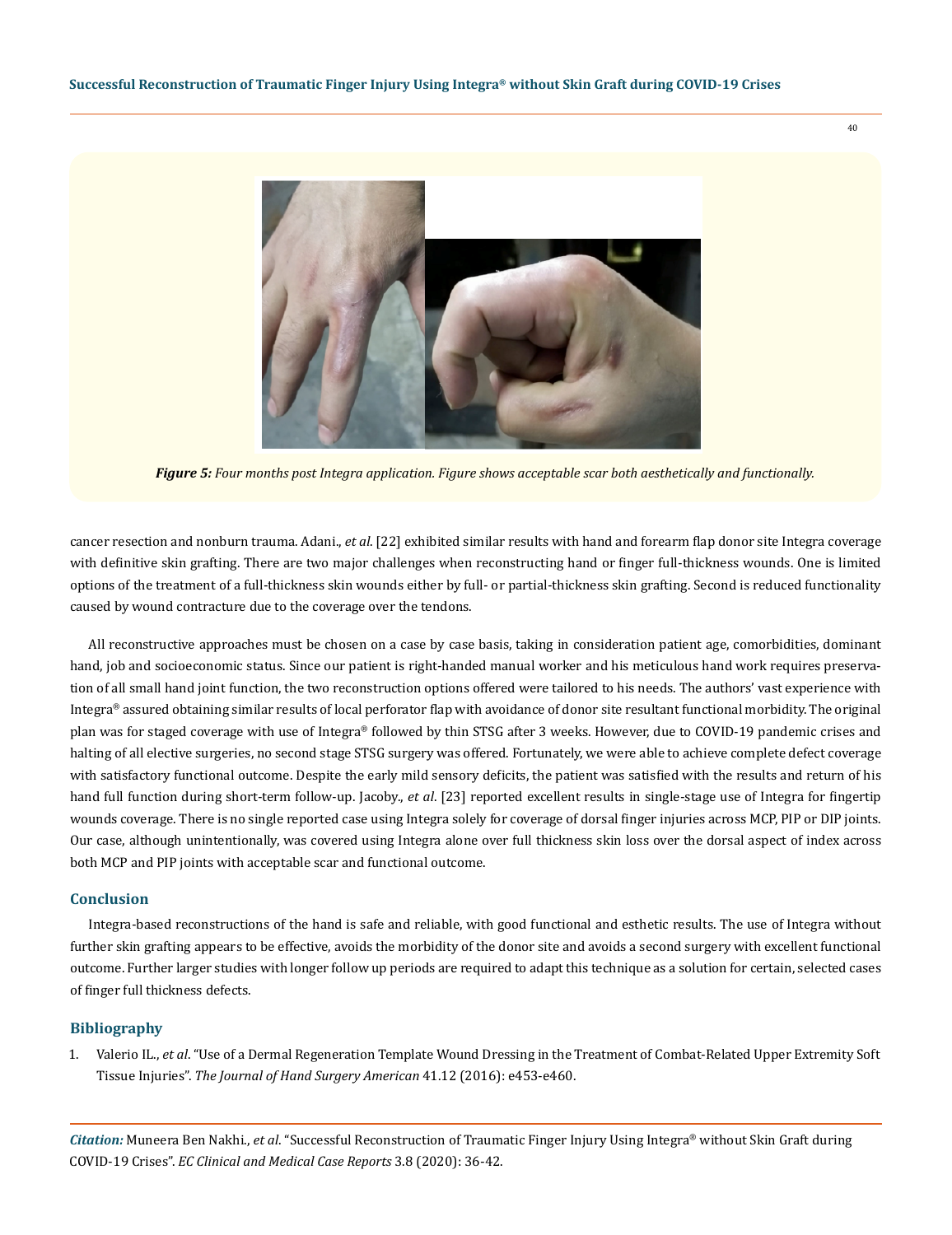# **Successful Reconstruction of Traumatic Finger Injury Using Integra® without Skin Graft during COVID-19 Crises**

- 2. APA Lucas., *et al*[. "Application of Dermal Skin Substitutes for Hand and Finger Palmar Soft Tissue Loss".](https://journals.lww.com/prsgo/fulltext/2019/11000/application_of_dermal_skin_substitutes_for_hand.30.aspx) *Plastic and Reconstructive [Surgery - Global Open](https://journals.lww.com/prsgo/fulltext/2019/11000/application_of_dermal_skin_substitutes_for_hand.30.aspx)* 7 .11 (2019): e2551.
- 3. Van Zuijlen PP., *et al*[. "Dermal substitution in acute burns and reconstructive surgery: a subjective and objective long-term follow-up".](https://pubmed.ncbi.nlm.nih.gov/11743380/)  *[Plastic and Reconstructive Surgery](https://pubmed.ncbi.nlm.nih.gov/11743380/)* 108 (2001): 1938-1946.
- 4. Philandrianos C., *et al*[. "Comparison of five dermal substitutes in full-thickness skin wound healing in a porcine model".](https://pubmed.ncbi.nlm.nih.gov/22652473/) *Burns* 38 [\(2012\): 820-829.](https://pubmed.ncbi.nlm.nih.gov/22652473/)
- 5. Burke JF., *et al*[. "Successful use of a physiologically acceptable artificial skin in the treatment of extensive burn injury".](https://europepmc.org/article/med/6792993) *Annals of Surgery* [194.4 \(1981\): 413e428.](https://europepmc.org/article/med/6792993)
- 6. Yannas IV., *et al*[. "Synthesis and characterization of a model extracellular matrix that induces partial regeneration of adult mamma](https://www.ncbi.nlm.nih.gov/pmc/articles/PMC286593/)lian skin". *[Proceedings of the National Academy of Sciences of the United States of America](https://www.ncbi.nlm.nih.gov/pmc/articles/PMC286593/)* 86.3 (1989): 933e937.
- 7. Stern R., *et al*[. "Histologic study of artificial skin used in the treatment of full-thickness thermal injury".](https://pubmed.ncbi.nlm.nih.gov/2179224/) *The Journal of Burn Care and Rehabilitation* [11.1 \(1990\): 7e13.](https://pubmed.ncbi.nlm.nih.gov/2179224/)
- 8. Weigert R., *et al*[. "Management of severe hand wounds with Integra dermal regeneration template".](https://pubmed.ncbi.nlm.nih.gov/21078866/) *The Journal of Hand Surgery European* [36.3 \(2011\): 185e193.](https://pubmed.ncbi.nlm.nih.gov/21078866/)
- 9. Demiri E., *et al*[. "Reconstruction of skin avulsion injuries of the upper extremity with integra® dermal regeneration template and](https://pubmed.ncbi.nlm.nih.gov/23963344/)  skin grafts in a single-stage procedure". *[Archives of Orthopaedic and Trauma Surgery](https://pubmed.ncbi.nlm.nih.gov/23963344/)* 133.11 (2013): 1521e1526.
- 10. Heimbach DM., *et al*[. "Multicenter postapproval clinical trial of Integra dermal regeneration template for burn treatment".](https://pubmed.ncbi.nlm.nih.gov/12543990/) *Journal of [Burn Care and Rehabilitation](https://pubmed.ncbi.nlm.nih.gov/12543990/)* 24.1 (2003): 42e48.
- 11. Reynolds M., *et al*[. "Use of Integra in the management of complex hand wounds from cancer resection and nonburn trauma".](https://www.researchgate.net/publication/313738801_Use_of_Integra_in_the_Management_of_Complex_Hand_Wounds_From_Cancer_Resection_and_Nonburn_Trauma) *Hand (N Y)* [13.1 \(2018\): 74e79.](https://www.researchgate.net/publication/313738801_Use_of_Integra_in_the_Management_of_Complex_Hand_Wounds_From_Cancer_Resection_and_Nonburn_Trauma)
- 12. Saab IR., *et al*[. "Treatment of a paediatric patient with a distal lower extremity traumatic wound using a dermal regeneration template](https://pubmed.ncbi.nlm.nih.gov/25289652/)  and NPWT". *[Journal of Wound Care](https://pubmed.ncbi.nlm.nih.gov/25289652/)* 23.10 (2014): S5eS8.
- 13. Graham GP., *et al*[. "The use of Integra Dermal Regeneration Template in the reconstruction of traumatic degloving injuries".](https://pubmed.ncbi.nlm.nih.gov/23370997/) *Journal of [Burn Care and Research](https://pubmed.ncbi.nlm.nih.gov/23370997/)* 34.2 (2013): 261e266.
- 14. [Ghazi BH and Williams JK. "Use of Integra in complex pediatric wounds".](https://pubmed.ncbi.nlm.nih.gov/21233697/) *Annals of Plastic Surgery* 66.5 (2011): 493e496.
- 15. Heimbach D., *et al*[. "Artificial dermis for major burns. A multi-center randomized clinical trial".](https://www.ncbi.nlm.nih.gov/pmc/articles/PMC1493652/) *Annals of Surgery* 208.3 (1988): [313e320.](https://www.ncbi.nlm.nih.gov/pmc/articles/PMC1493652/)
- 16. [Rizzo M. "The use of Integra in hand and upper extremity surgery".](https://pubmed.ncbi.nlm.nih.gov/22209210/) *Journal of Hand Surgery American* 37.3 (2012): 583e586.
- 17. Frame JD., *et al*[. "Use of dermal regeneration template in contracture release procedures: a multicenter evaluation".](https://pubmed.ncbi.nlm.nih.gov/15060344/) *Plastic and Reconstructive Surgery* [113 \(2004\): 1330-1338.](https://pubmed.ncbi.nlm.nih.gov/15060344/)
- 18. Moiemen NS., *et al*[. "Reconstructive surgery with a dermal regeneration template: clinical and histologic study".](https://pubmed.ncbi.nlm.nih.gov/11420509/) *Plastic and Recon[structive Surgery](https://pubmed.ncbi.nlm.nih.gov/11420509/)* 108 (2001): 93-103.

*Citation:* Muneera Ben Nakhi., *et al*. "Successful Reconstruction of Traumatic Finger Injury Using Integra® without Skin Graft during COVID-19 Crises". *EC Clinical and Medical Case Reports* 3.8 (2020): 36-42.